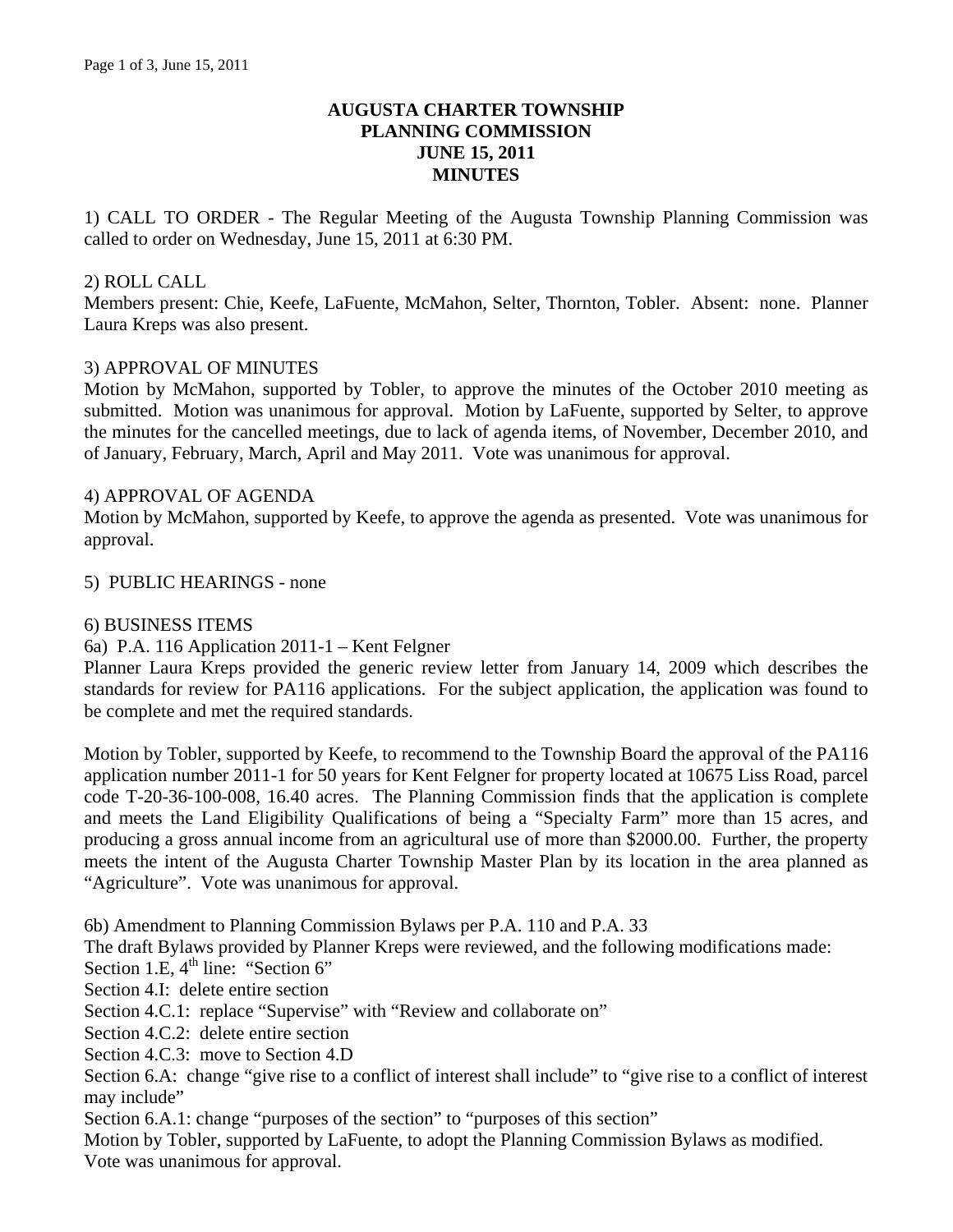6c) Reversion of Conditional Zoning on Willis Road SR-1 to AR (former Medallion Homes application) The status of the property was discussed, namely that the property was zoned several years ago to SR-1 Conditional to allow multifamily condominiums, but the application was withdrawn. The Zoning Ordinance calls for the zoning to revert back to the original zoning.

Motion by Keefe, supported by McMahon, to schedule a Public Hearing for July 20, 2011 at 6:30pm. Vote was unanimous for approval.

### 6d) Zoning Map Review and Discussion

Planner Kreps provided a large rendition of the map, and Tobler provided each member with an 8.5x11 rendition. The maps were checked for accuracy and inclusion of any zoning changes in the last few years. Once the Willis Rd property pertaining to (6c) above is rezoned, the map will be reviewed once more and then all of the changes will be implemented upon the map for reprinting. McMahon raised a question whether the Zoning Map should show properties such as the Audubon property in Section 6 differently. The Zoning and Land Use maps show it as Rural Residential while a

permanent "conservation" deed restriction exists. He wondered whether this was a map "error". He also raised the question of PA116 properties be shown on a map, and also consider a possible future plan of rezoning some of these to AG from AR. These will be the subjects of future discussion.

### 6e) Discussion re: Status of Willis Plaza Site Plan Review

The Willis Plaza Phase I site plan (SP 07-02) was first reviewed in November 2007 and last reviewed in January 2009. In the last reviews, there remained 18 items to address. In as much as there has been no activity on this project, it was deemed that the status should be formally changed to "closed". Motion by Tobler, supported by Keefe, to close the application for Site Plan for Willis Plaza due to inactivity. This will allow the Clerk to close the file and the financial account and return the remainder of the escrow to the applicant. Vote was unanimous for approval.

# 7) OPEN DISCUSSION FOR ISSUES NOT ON THE AGENDA

# 7a) Correspondence Received – none

7b) Planning Commission Members – McMahon discussed various courses that he has taken and received certification on. One includes becoming a certified Professional Emergency Manager, which could provide the township certain future opportunities with regards to grants. He suggested that this was an opportunity to receive favorable publicity for the township and for the Planning Commission. He requested that a photo-op be allowed at the July Planning Commission meeting. No Planning Commission member objected and there was unanimous support for the idea. Tobler suggested that this should first be approved by the Township Board. McMahon to provide Tobler with a written description to be presented to the Board by McMahon.

7c) Members of the Audience – none

# 8) REPORT OF TOWNSHIP BOARD REPRESENTATIVE – none

# 9) REPORT OF ZONING BOARD OF APPEALS REPRESENTATIVE – none

10) REPORT OF THE PLANNING CONSULTANT – none

# 11) ADJOURNMENT

Motion by LaFuente, supported by Keefe, to adjourn. Vote was unanimous for approval. Meeting adjourned at 7:18 PM.